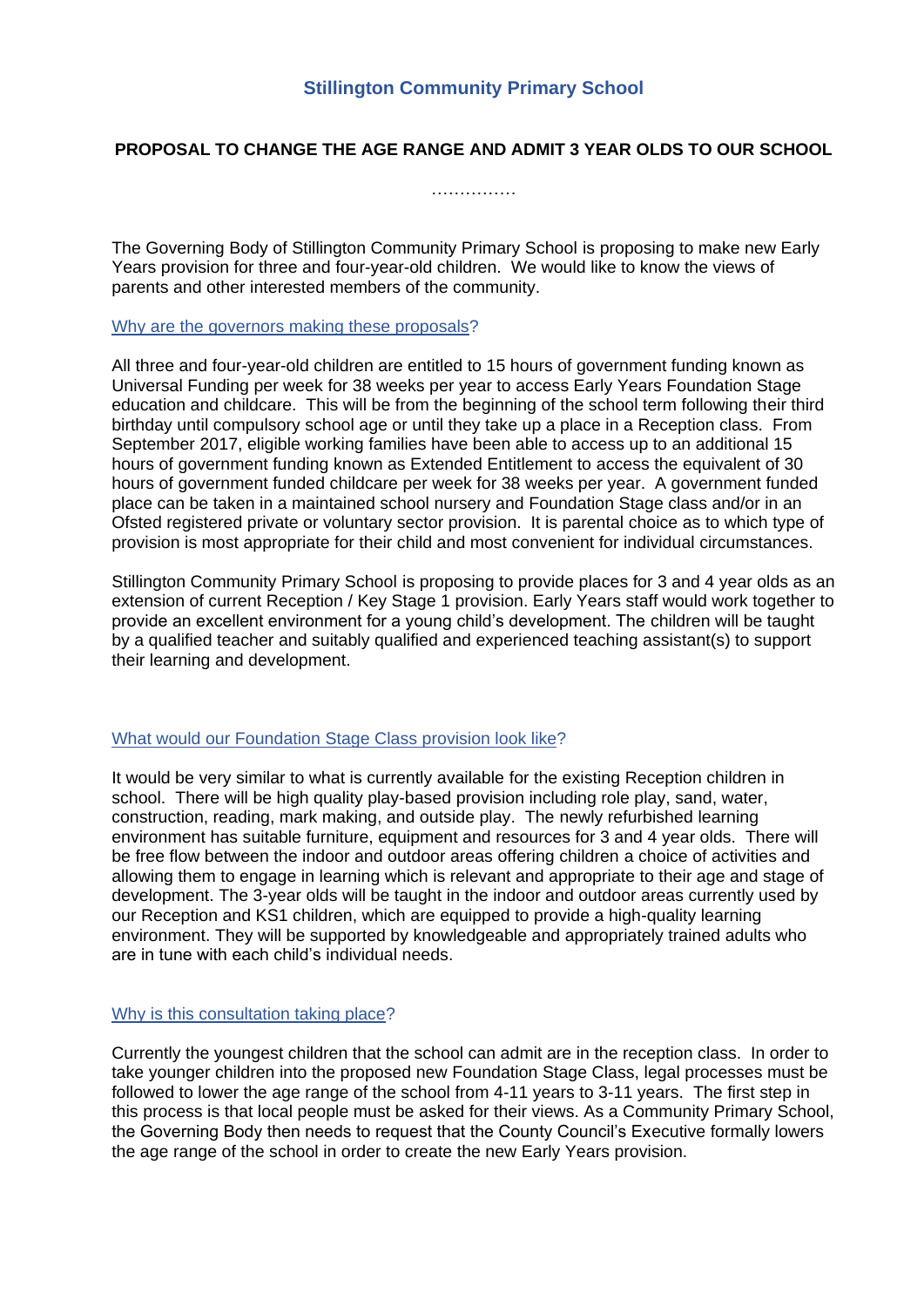#### How many places will be offered?

Stillington School will offer up to 10 full time (or equivalent part-time) early education places, which can include provision over lunchtime. There will be an additional charge if a school dinner is provided.

#### Which children would be eligible for a place?

Priority for admission to the nursery class will be determined by the County Council's Admissions Policy for Nurseries. Admissions to the nursery class are separate from admissions to the school, which are determined by the County Council's policy for Community and Voluntary Controlled Schools. Further details are available at: <http://www.northyorks.gov.uk/article/26372/Admissions-policies>

#### Deciding on admissions

The Headteacher will make the offer of a place in the Foundation Stage class in writing to parents and carers.

How will the new Nursery provision affect other providers?

The new Foundation Stage class would take children aged 3 and 4. Local Early Years' providers are being consulted and have the opportunity to make their views on the proposal known.

## What will happen next?

This is the first step of the consultation. Comments on this consultation will be considered by the Governing Body who will then decide whether to ask the County Council's Executive to publish statutory proposals to lower the age range of the school on their website. This will provide a further period of four weeks in which views and comments can be made.

If these proposals go ahead, when will the new Nursery class open?

It is proposed that the first children will join the Nursery provision in February 2021.

How do I make my views known?

**Your views are important and we would value your opinion.**

Please complete the attached comments sheet and return it to the school. If it is more convenient to respond electronically, you can do so here: [https://forms.office.com/Pages/ResponsePage.aspx?id=0NdiwEIu50qGrMVZALOVpRaBAqK-](https://forms.office.com/Pages/ResponsePage.aspx?id=0NdiwEIu50qGrMVZALOVpRaBAqK-M_FNtwNE1-Qn3-FUMzgxRTZRVkgxUkpWOEROTk1WNlRGNUtITS4u)[M\\_FNtwNE1-Qn3-FUMzgxRTZRVkgxUkpWOEROTk1WNlRGNUtITS4u](https://forms.office.com/Pages/ResponsePage.aspx?id=0NdiwEIu50qGrMVZALOVpRaBAqK-M_FNtwNE1-Qn3-FUMzgxRTZRVkgxUkpWOEROTk1WNlRGNUtITS4u)

Paper copies of the Consultation Document and Response Form are available, on request, from school or Stillington Post Office.

# **Comments should be returned by Monday 26th October**

If you have any further queries, these should be addressed to Mrs Sarah Moore (Headteacher) [headteacher@stillington.n-yorks.sch.uk](mailto:headteacher@stillington.n-yorks.sch.uk)